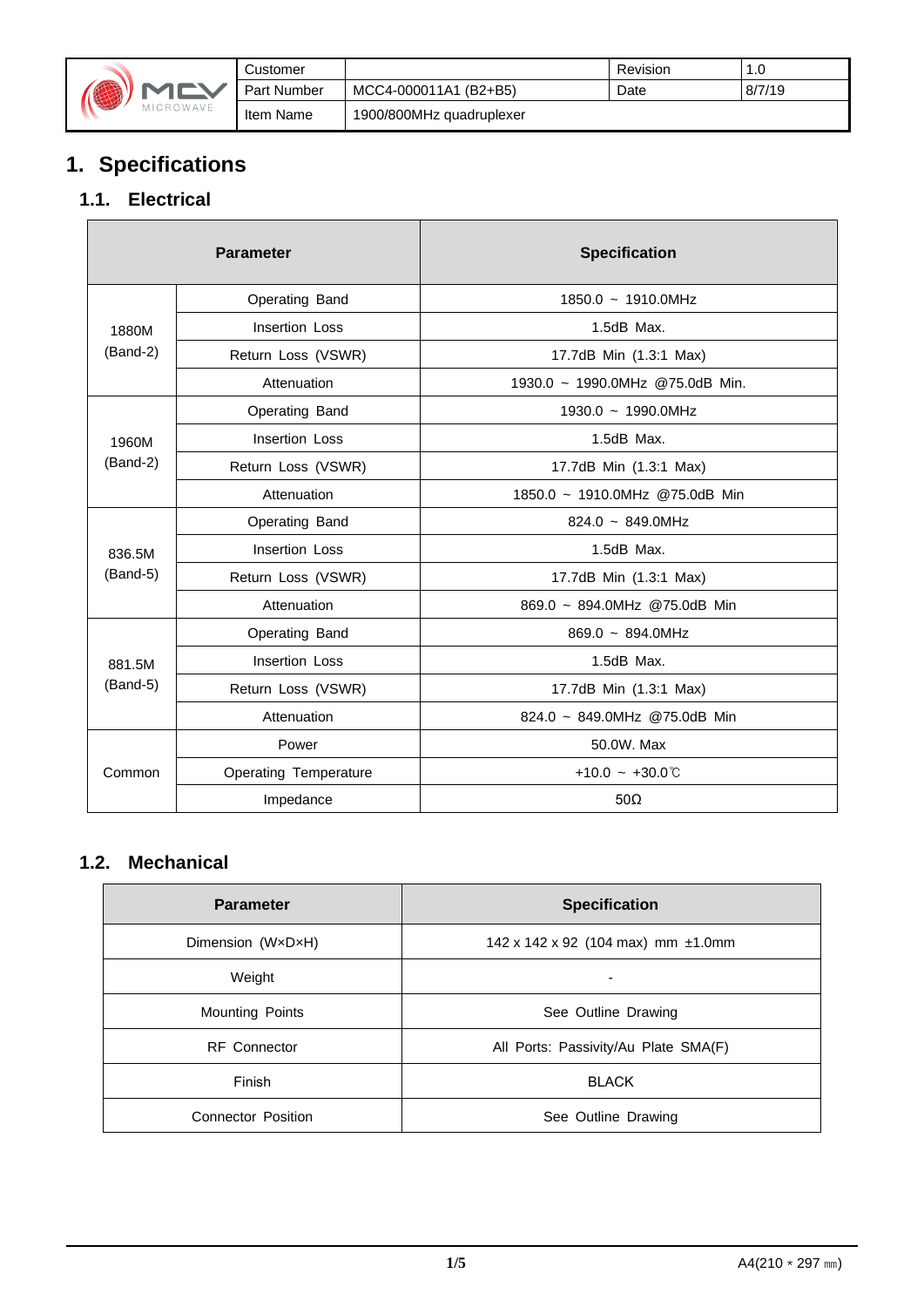|  | MICROWAVE |
|--|-----------|
|--|-----------|

|            | Customer           |                          | Revision | 1.0    |
|------------|--------------------|--------------------------|----------|--------|
|            | <b>Part Number</b> | MCC4-000011A1 (B2+B5)    | Date     | 8/7/19 |
| $\sqrt{2}$ | Item Name          | 1900/800MHz quadruplexer |          |        |

## **2. Simulation**

### **2.1. IL, RL & Attenuation\_full range**

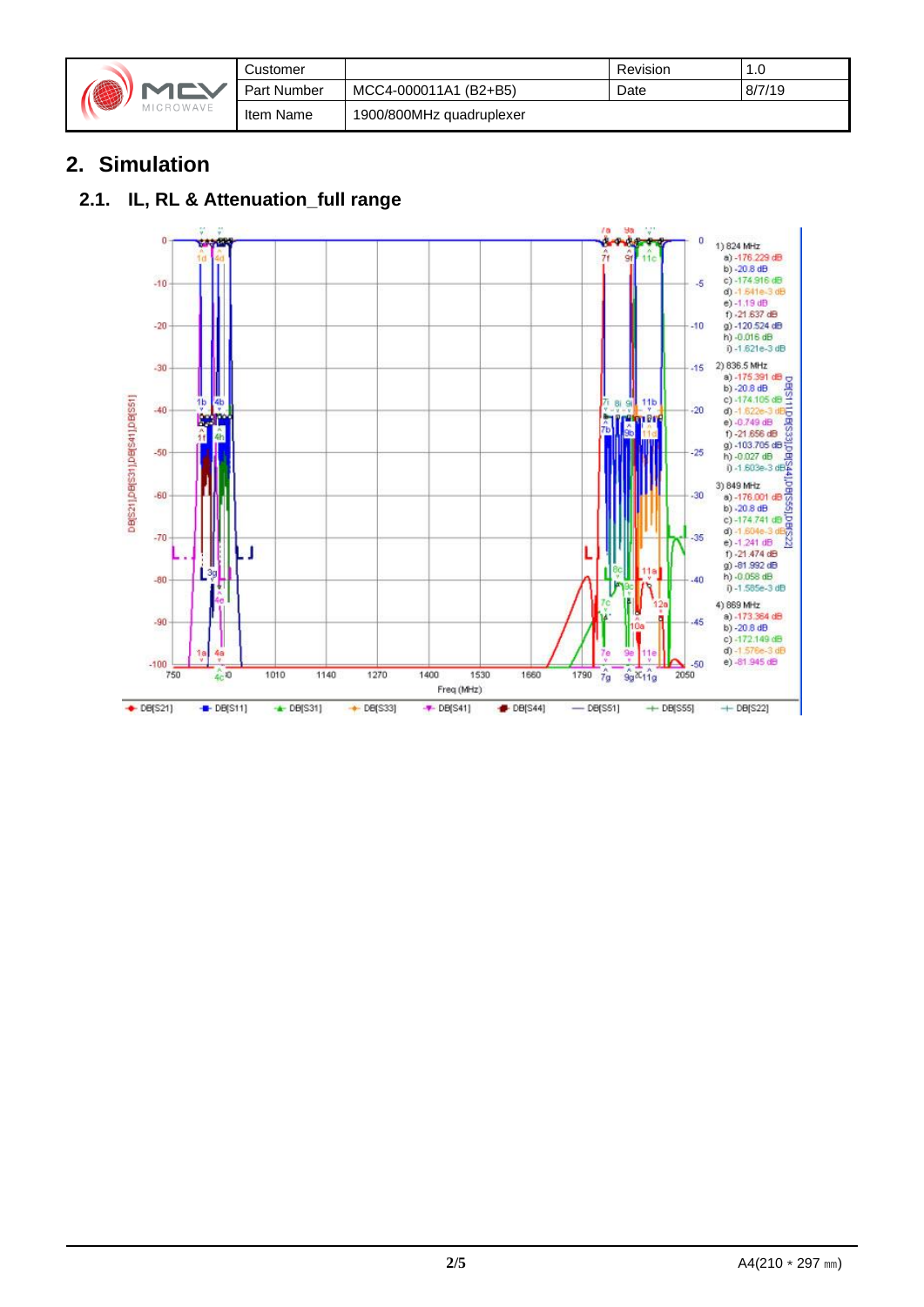| 74 | <b>CROWAVE</b> | Customer    |                          | Revision | I.U    |
|----|----------------|-------------|--------------------------|----------|--------|
|    |                | Part Number | MCC4-000011A1 (B2+B5)    | Date     | 8/7/19 |
|    |                | Item Name   | 1900/800MHz quadruplexer |          |        |

#### **2.2. IL, RL & Attenuation\_1900MHz**

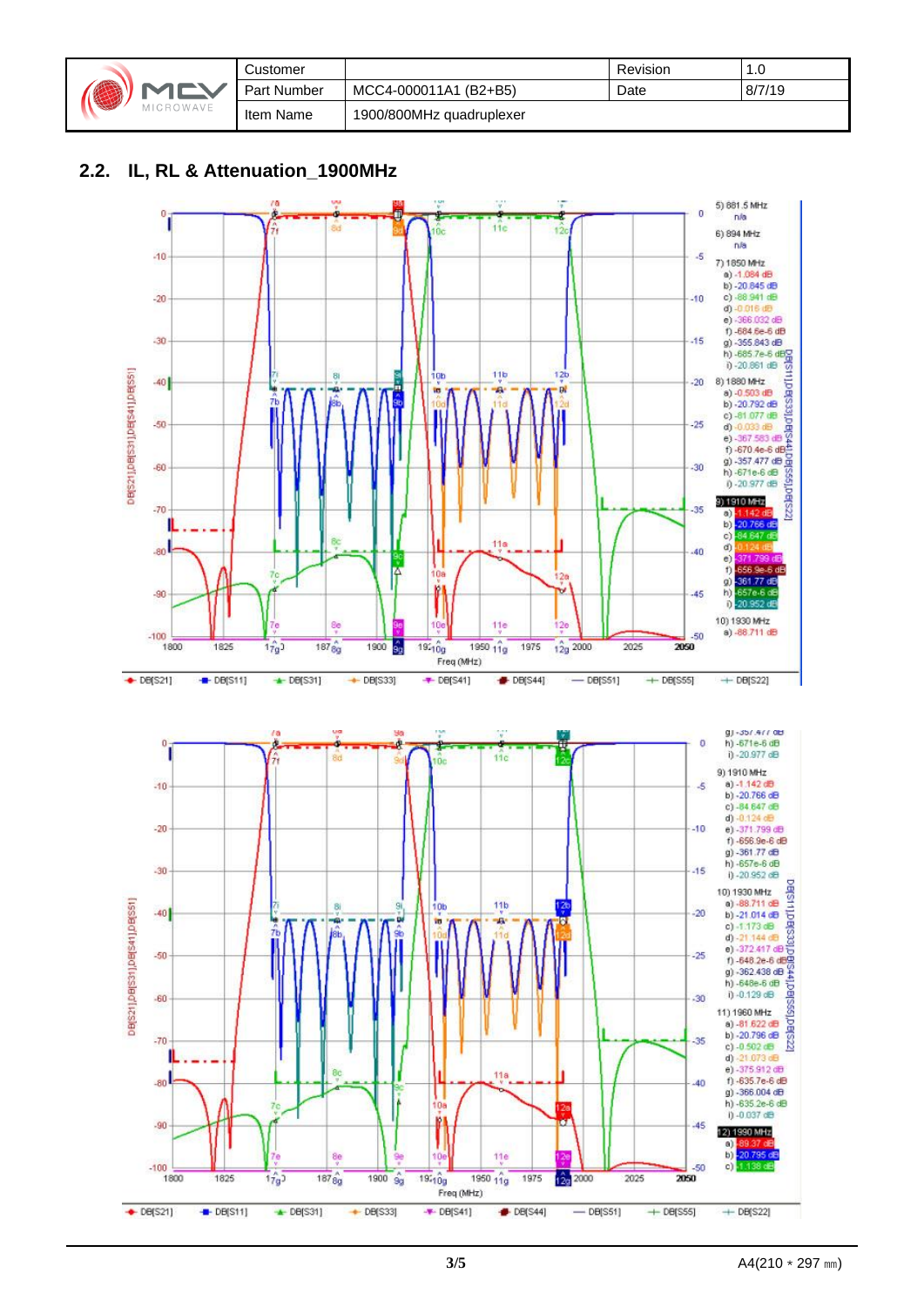|        | <b>MEV</b><br>MICROWAVE | Customer           |                          | Revision | 0. ا   |
|--------|-------------------------|--------------------|--------------------------|----------|--------|
| HALL 1 |                         | <b>Part Number</b> | MCC4-000011A1 (B2+B5)    | Date     | 8/7/19 |
|        |                         | Item Name          | 1900/800MHz quadruplexer |          |        |

#### **2.3. IL, RL & Attenuation\_800MHz**